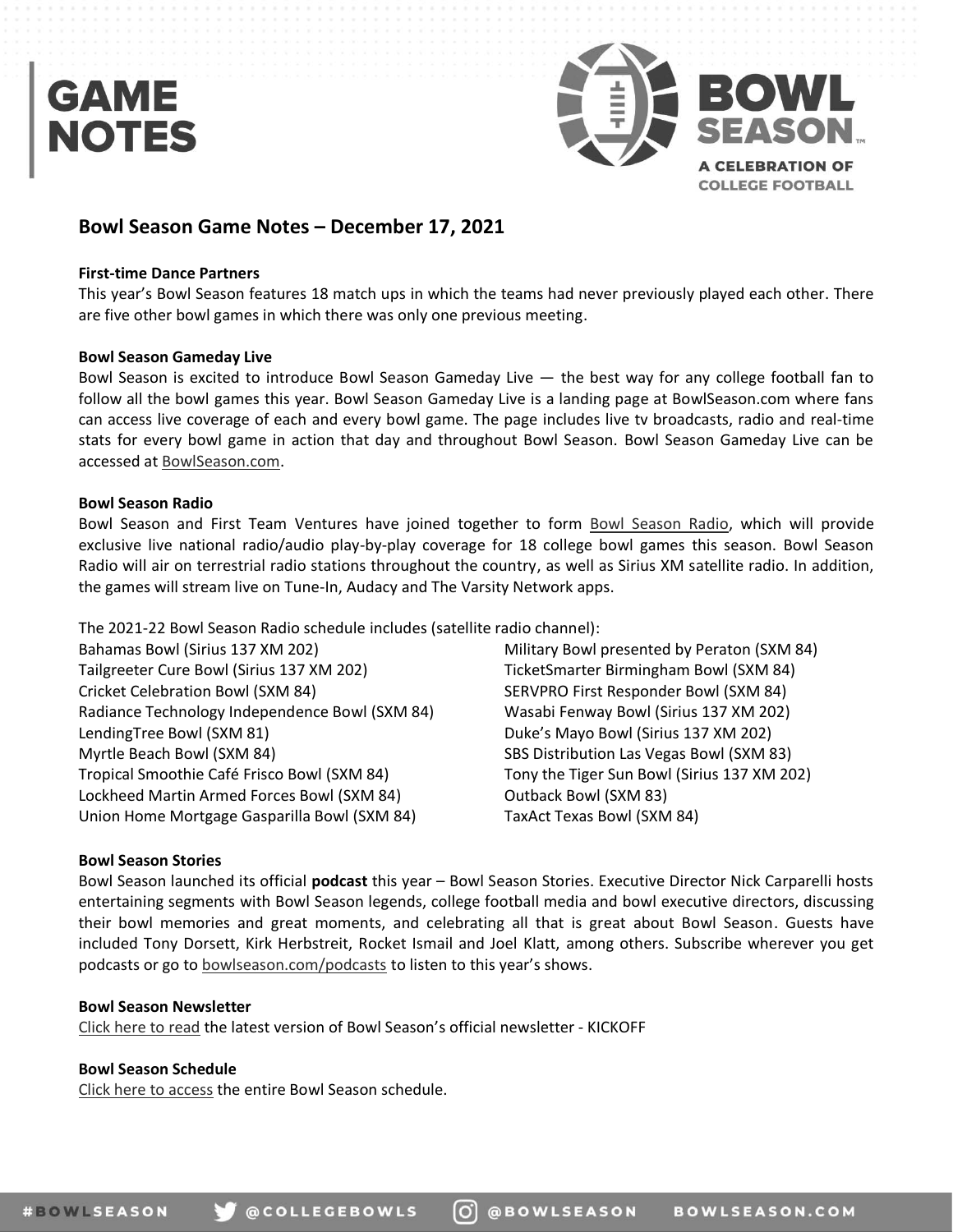

## **TODAY'S GAMES**

**Bahamas Bowl – 12:00 p.m. ET Middle Tennessee (6-6) vs. Toledo (7-5)**  Thomas A. Robinson National Stadium – Nassau, Bahamas - ESPN

# **Middle Tennessee (Conference USA)**

- Since turning FBS in 1999, the Blue Raiders are 3-4 vs the MAC
- The Bahamas Bowl will mark the 13th bowl Middle Tennessee has participated in during its football history but ninth in the FBS era. They have a 3-9 bowl record.
- The Blue Raiders had three first team selections, two on the second team, and four honorable mention picks. Safety Reed Blankenship, defensive back Quincy Riley and punt returner Jaylin Lane were the three Blue Raiders on the first unit.

# **Toledo (MAC)**

- Toledo is 11-7 all-time in bowl games and has a streak of 12 consecutive seasons without a losing record as well as 11 straight years of being bowl eligible.
- Eleven members of the University of Toledo football team earned All-MAC honors. The 11 honorees are the most for Toledo since placing 12 players on All-MAC teams in 2016.
- For the Rockets, their six turnovers, two interceptions and four lost fumbles, are the fewest lost by any team at the FBS level.
- Toledo had both the number one scoring offense and the number one scoring defense in the MAC.

# **Odds and Ends**

- The Bahamas Bowl is the longest-running international bowl game in college football history. It debuted in 2014.
- This is the first-ever meeting between Middle Tennessee and Toledo.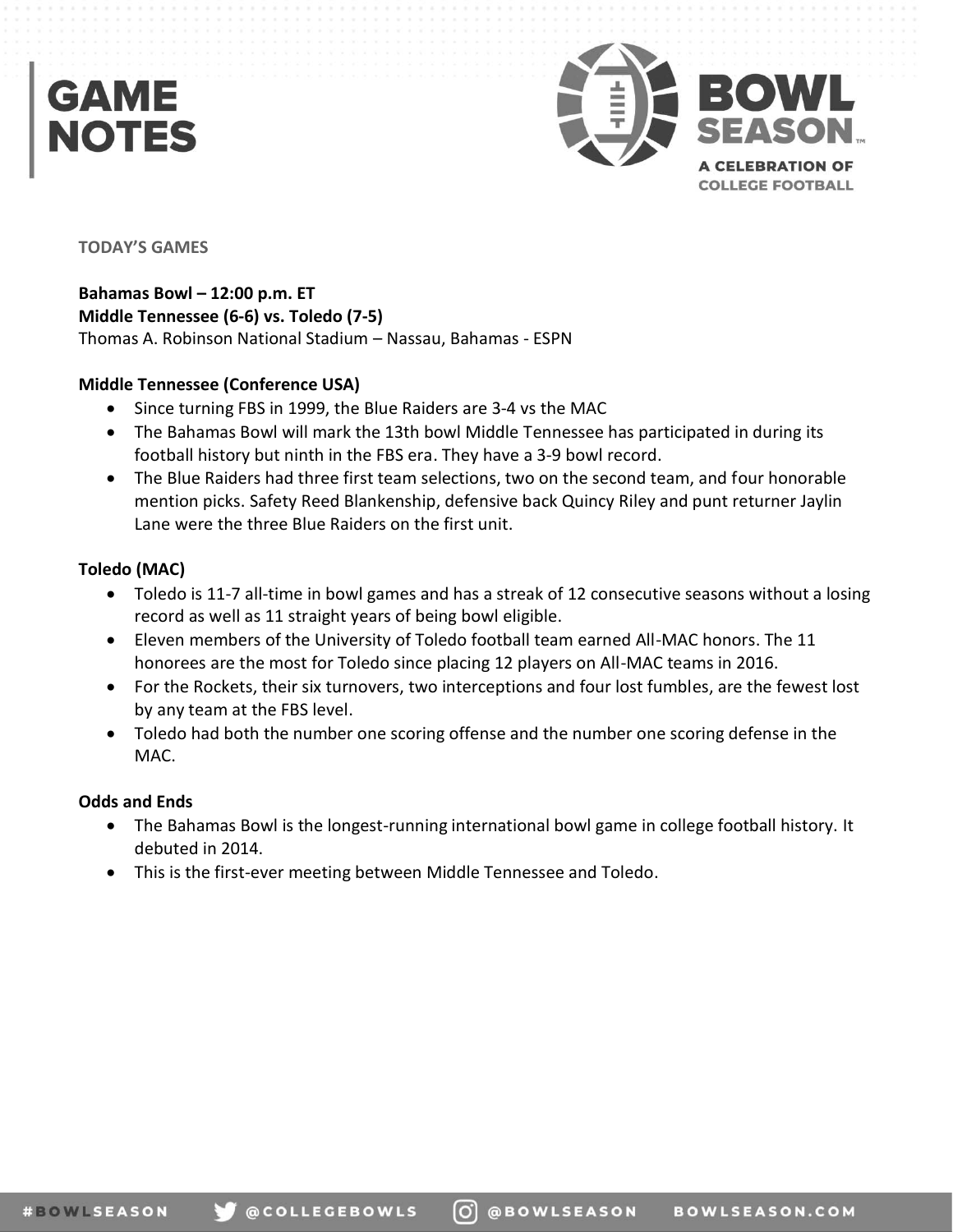

**Tailgreeter Cure Bowl – 6:00 p.m. ET Northern Illinois (9-4) vs. Coastal Carolina (10-2)**  Exploria Stadium - Orlando, Florida – ESPN2

# **Northern Illinois (MAC)**

- The MAC Champion Huskies are making their fourth trip to the Sunshine State, which includes appearances in the 2012 Orange Bowl, 2014 and 2018 Boca Raton Bowl.
- NIU will make its 19th appearance all-time in a postseason bowl, and its 14th appearance as a FBS team. The Cure Bowl appearance will be NIU's 11<sup>th</sup> bowl game in the last 14 seasons.
- The Huskies are ranked fifth nationally in rushing offense (234.2), ninth in red zone offense (.920) and 10th in time of possession (33:03).
- NIU completed a "worst to first" regular season in 2021 with an eight-game improvement in the win column, tied for the second-best improvement in FBS.

# **Coastal Carolina (Sun Belt)**

- The Chanticleers are making their second-straight appearance in the Tailgreeter Cure Bowl. They made their postseason debut last season in a Top 25 matchup vs. Liberty.
- The prolific Coastal Carolina offense leads the nation in team passing efficiency (190.63) and third down conversion pct. (.541).
- Quarterback Grayson McCall was selected as the Sun Belt Player of the Year for the secondstraight season after totaling 2,558 yards through the air and 23 touchdowns.

# **Odds and Ends**

- The Cure Bowl is a platform to help raise funds for cancer research. Since 2015, the bowl has raised a collective \$3.88 million.
- This is the first time the two programs are meeting on the football field.

# **Conference Teams in Bowls:**

- $\bullet$  SEC: 13
- $\bullet$  ACC: 10
- $\bullet$  Big Ten: 9
- Conference USA: 8
- Mountain West: 8
- $\bullet$  MAC: 8
- x American Athletic: 7
- Big 12: 7
- Pac 12: 6
- $\bullet$  Sun Belt: 4
- Independents: 4